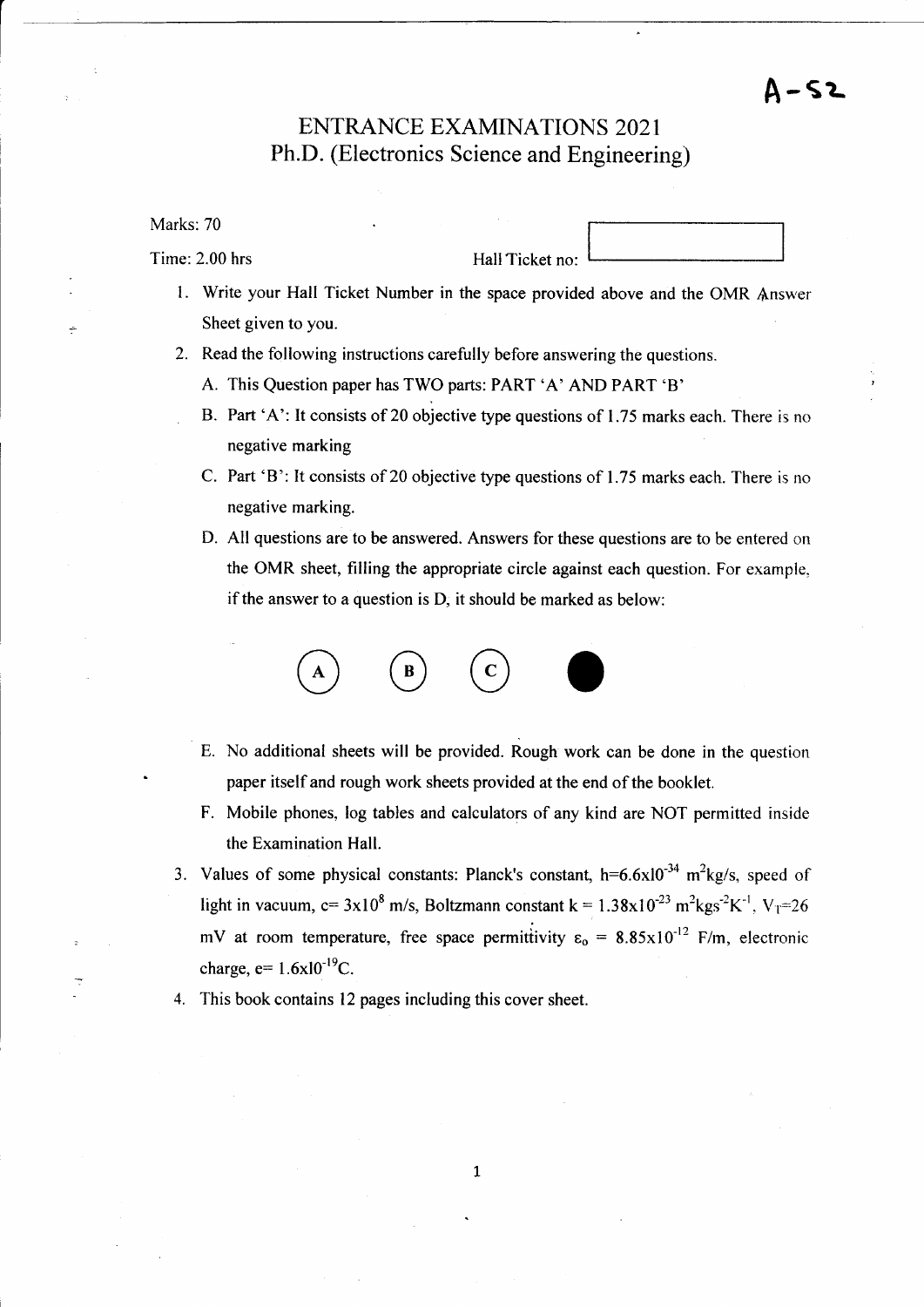$\lambda$ 

## PART A

1. The first order poles and residues at the first order poles of the function

$$
F(z) = \frac{z+1}{z^2 - 2z}
$$
 is/are  
A.  $z= 0$ ;  $Res(z=0) = -(1/2)$   
B.  $z = 2$ ;  $Res(z=2) = 3/2$   
C.  $z = 0$ ;  $Res(z=0) = -(1/2)$  and  $z = 2$ ;  $Res(z=2) = 3/2$   
D.  $z=0$ ;  $Res(z=0) = 1/2$  and  $z = 2$ ;  $Res(z=2) = -(3/2)$ 

2. which of the following is an example of a set that is neither open nor closed?

A. 
$$
0 < |z| < 5
$$
\nB.  $2 \leq |z - 1| < 5$ \nC.  $0 \leq |z| \leq 5$ \nD.  $\{z \mid z = re^{i\theta}, \text{ for } 0 \leq r \leq +\infty \text{ and } 0 \leq \theta \leq \pi/4 \}$ 

3. Let P be the perimeter of a rectangle with dimensions L=5.0(1) cm and width =  $8.0(2)$  cm. The errors are given in the brackets. The perimeter and its uncertainty are respectively

A. 26 cm and  $2\sqrt{5}$  cm B. 26 cm and  $\sqrt{10}$  cm C. 13 cm and  $\sqrt{5}$  cm D. 26 cm and  $\sqrt{5}$  cm

4. Which one of the following is a unitary matrix

A. 
$$
\frac{1}{\sqrt{2}} \begin{bmatrix} 1 & 1 \\ i & -i \end{bmatrix}
$$
  
\nB.  $\frac{1}{\sqrt{3}} \begin{bmatrix} 1 & -2 \\ 2 & 1 \end{bmatrix}$   
\nC.  $\begin{bmatrix} \cos \theta & \sin \theta \\ -\sin \theta & \cos \theta \end{bmatrix}$   
\nD.  $\begin{bmatrix} 1+i & 0 \\ 0 & 1-i \end{bmatrix}$ 

 $\overline{2}$ 

 $\ddot{\cdot}$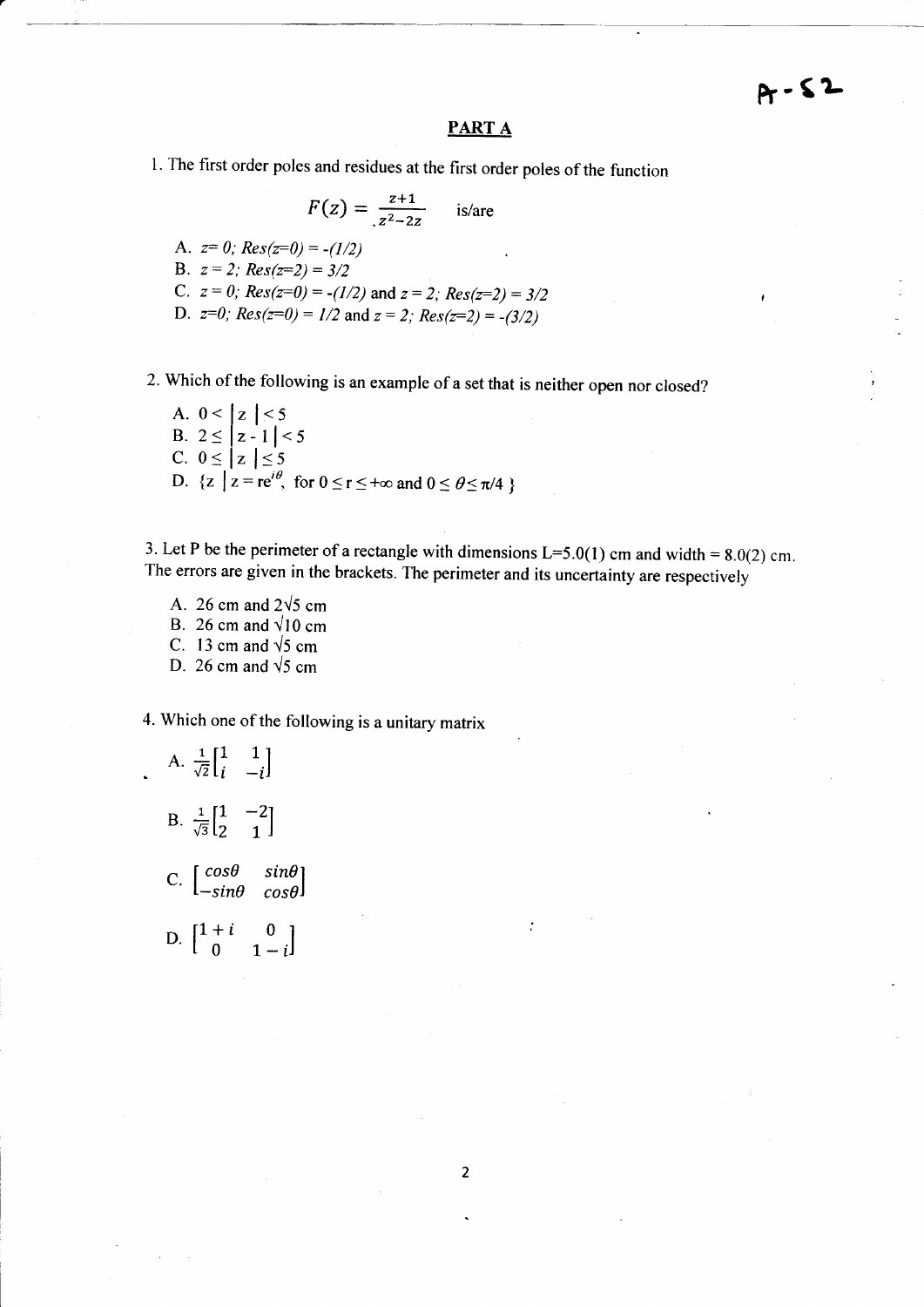## Note: Read the passage below and answer questions 5 and 6

To understand how heat spreads through a material, consider that heat-as well as sound-is actually the motion or vibration of atoms or molecules. Low frequency vibrations correspond to sound while high frequency vibrations correspond to heat. At each frequency, quantum mechanics principles demand that vibrational energy must be a multiple of a basic amount of energy called a quantum that is proportional to the frequency. Physicists call these basic levels of energy as phonons.

- 5. Which one of the following statements is correct?
	- A. Sound and heat are frequency dependent phenomena
	- B. Heat and sound are the same physical quantity
	- C. Physicists call heat as phonons
	- D. Physicists call sound as phonons

6. Which one of the following statements is incorrect?

- A. Phonons are quanta of vibrational energy
- B. Spreading of heat and sound through a material is due to vibration of atoms or molecules
- C. Vibrational energy is proportional to frequency.
- D. Phonons are a form of atoms or molecules

#### Note: Read the passage below and answer questions 7 and 8

Wolfgang Pauli (1900-1958) proposed a new rule around 1925, since called the exclusion principle. All particles that have spin  $\frac{1}{2}$  and not just electrons, obey the exclusion principle and are called fermions after Enrico Fermi. Particles with spin 0 or 1 do not follow the exclusion principle and are called bosons, after Safyendranath Bose.

- 7. Which of the following statements is correct?
	- A. Since it was discovered in 1925, the principle is called exclusion principle
	- . B. Electrons follow Enrico Fermi, so they are called fermions
		- C. Any particle which has spin  $\frac{1}{2}$  is called a fermion
		- D. The exclusion principle was proposed by Enrico Fermi
- 8. Which of the following statements is incorrect?
	- A. Wolfgang Pauli died in <sup>1958</sup>
	- B. All electrons follow the exclusion principle
	- C. Particles that have spin  $0$  or  $1$  do not follow the exclusion principle
	- D. Particles that have spin 0 or I are called bosons because they follow Satyendranath Bose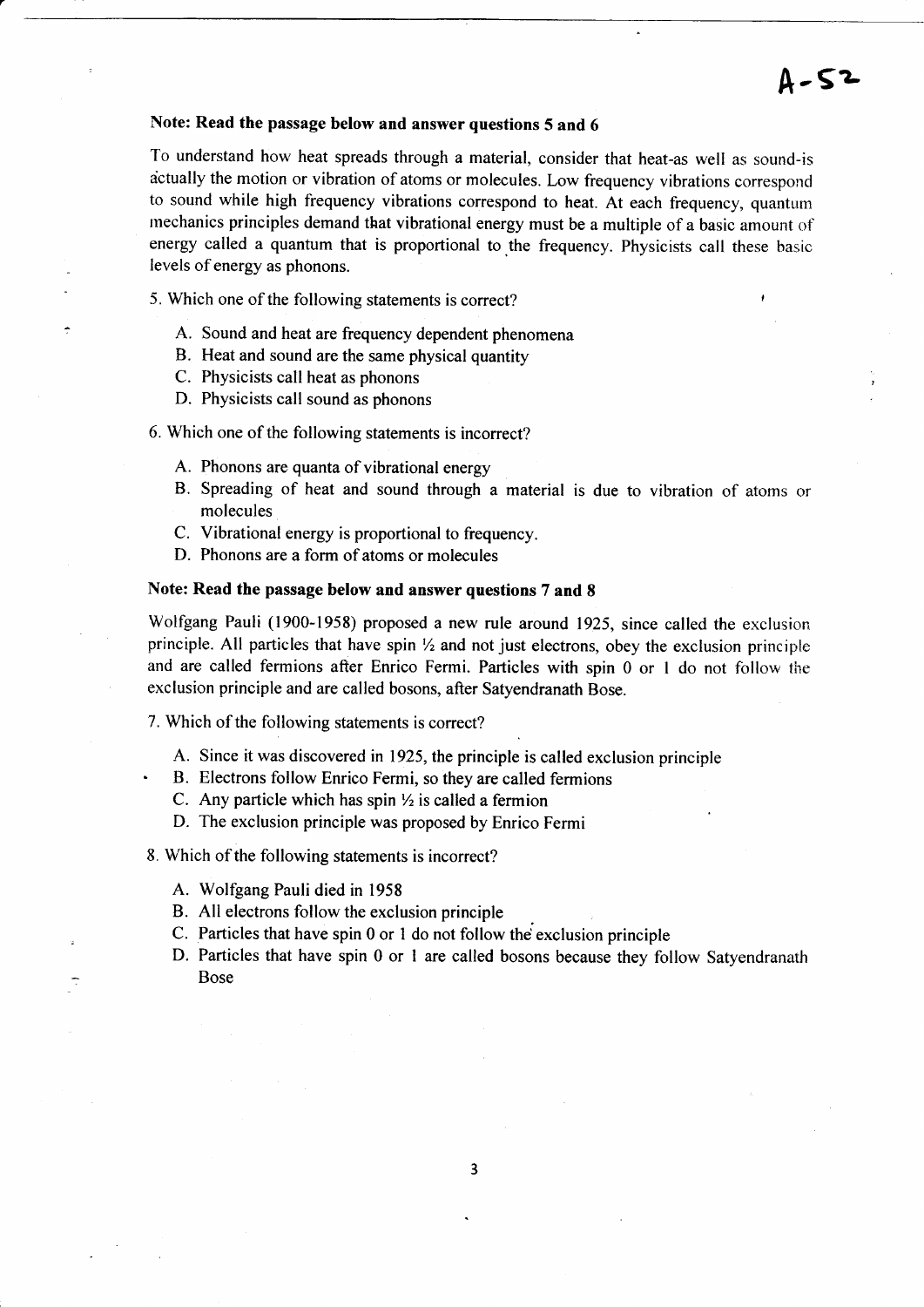9. Three independent measuring instruments M1, M2 and M3 produce random errors with standard deviation of 0.5%, 1% and 2% respectively. The least number of measurements that should be taken with Ml, M2 and M3 and averaged, so that the standard deviation of the mean is reduced to  $\leq 0.1\%$  are respectively greater than

A. 5, 5 and 5

B. 25,25 and 25

- C. 5,10 and 20
- D. 25,100 and 400

l0- If dNidE, the number of molecules N within an energy interval dE at temperature T is given by the expression(from Maxwell-Boltzmann distribution law)

$$
\frac{dN}{dE}=\frac{2\pi N}{(\pi kT)^{3/2}}E^{1/2}e^{-E/kT}
$$

where k is the Boltzmann constant, then the most probable energy of the molecules at this temperature is

A. (1/2)kT B. KT c. (3/2)kr D.  $2\pi kT$ 

11. Which of the curves shown in figure represent(s) the function  $y = A \exp(-Bx)$  where the constants  $A$  and  $B$  are positive numbers.

A. I **B.** *I, II, III* C. II, III D.  $IV$ 

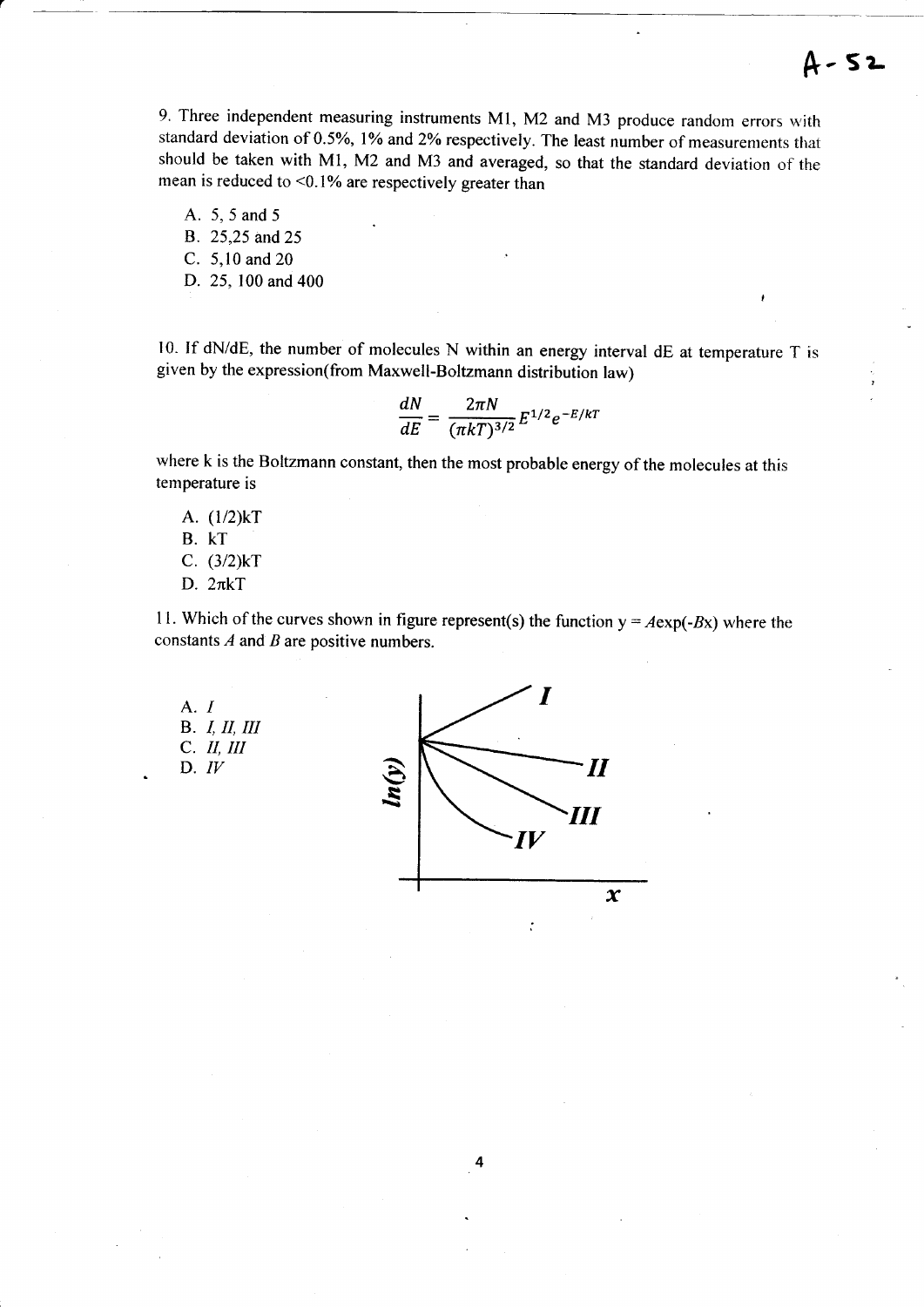$-53$ 

- 12. Which of the following statements is true?
- l. The Schottky barrier diode consists of a metal-semiconductor junction
- II. The reverse saturation current in a Schottky barrier diode is generally higher than that in a normal p-n diode
- III. The diffusion capacitance in a Schottky barrier diode is infinite
- IV. The "i" in a p-i-n diode stands for intrinsic semiconductor
	- A. I only
	- B. I and II only
	- C. I, II and III only
	- D. I, II and IV only

13. Consider the circuit shown in figure. If  $I_1$  and  $I_2$  are the mesh currents as depicted in figure, the voltage across the resistance  $R_3$  is

A.  $(I_1 + I_2)R_3$ **B.**  $(I_1 - I_2)R_3$ C.  $(I_1 + I_2)R_2$ D.  $(I_1 - I_2)R_2$ 



14. Which of the following statements is correct?

- l. If the channel length of a MOS device is the same order of magnitude as the depletion layer width, it is called a short channel device.
- II. The reason for preferring a material with higher dielectric constant than that of  $SiO<sub>2</sub>$ as the gate oxide for a MOS device is that it will give lower tunnel leakage current at the same thickness.
- If the depletion layer width of a MOS device is smaller than the channel length, it is called a short channel device. III.
- The reason for preferring a material with higher dielectric constant than that of  $SiO<sub>2</sub>$ as the oxide for a MOS device is that it increases the short channel effect. IV.
	- A. I only.
	- B. I and II only.
	- C. II and III only.
	- D. IV only.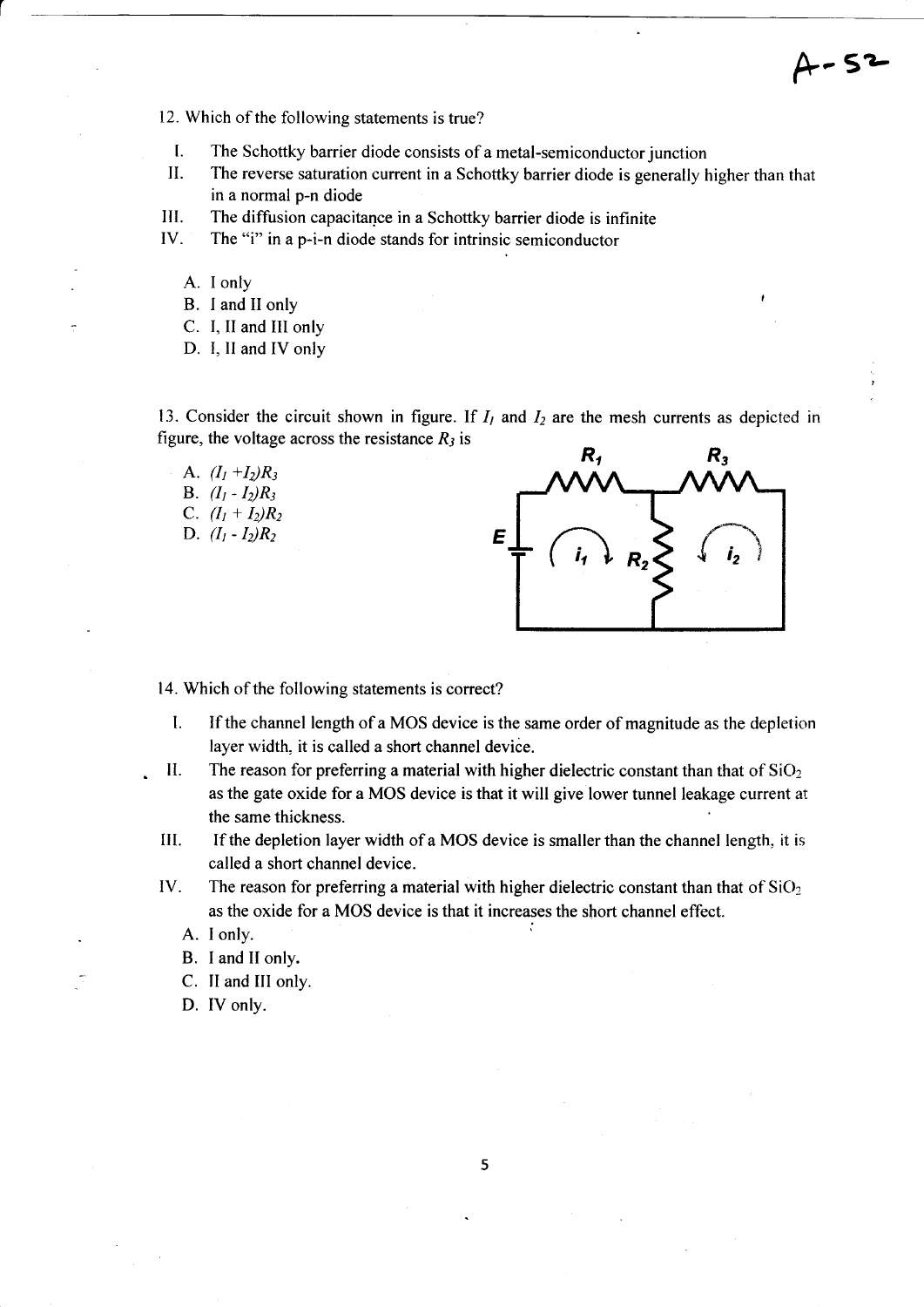15. In a series LCR circuit, if the signal voltage across the resistor leads the applied voltage then the frequency of the applied signal can be

<sup>F</sup>-5L

- A. equal to the resonance frequency only
- B. less than the resonance frequency only
- C. greater than the resonance frequency only
- D. either greater than or less than the resonance frequency

16. A bipolar junction transistor is biased to operate in the active region. If the emitter current is increased by 1.5 times, then the voltage across the base-emitter junction

- A. increases by 1.5 times
- B. decreases by 1.5 times
- C. increases by about l0 mV
- D. decreases by about l0 mV

17. There are customers of a gas station who pay either with a credit card  $(A)$  or cash $(B)$  or debit card (C). If it is assumed that customers are making independent choices with Probability of  $A = 0.3$ ,  $B = 0.2$  and  $C = 0.5$  respectively. The mean and variance of the next 100 customers, who do not pay with cash is respectively

- A. 30. <sup>14</sup>
- B. 50, 14
- c. 25. t6
- D. 80, <sup>16</sup>

l8. A discrete linear time invariant system is characterized by the impulse response  $h(n) = 3<sup>n</sup>u(n-4)$ . If  $u(n)$  is a step signal then the system is

A. stable and causal

- B. unstable and causal
- C. stable and non-causal
- D. un stable and non-causal

19. A total of 10,000 instruments of the same model number are subjected to quality check using a device. It is known that 1% of the instruments are faulty and that the checking device gives  $90\%$  true positive and 5% false positive results. If an instrument is reported as faulty by the checking device, then the probability that the instrument is actually faulty is approximately

A. 0.01  $B. 0.15$  ; c. 0.05 D. 0.9

20. Which one of the following semiconductors has an optical band gap near the ultra-violet region of the electromagnetic spectrum?

A. GaN

B. GaAs

C. InP

D. Ge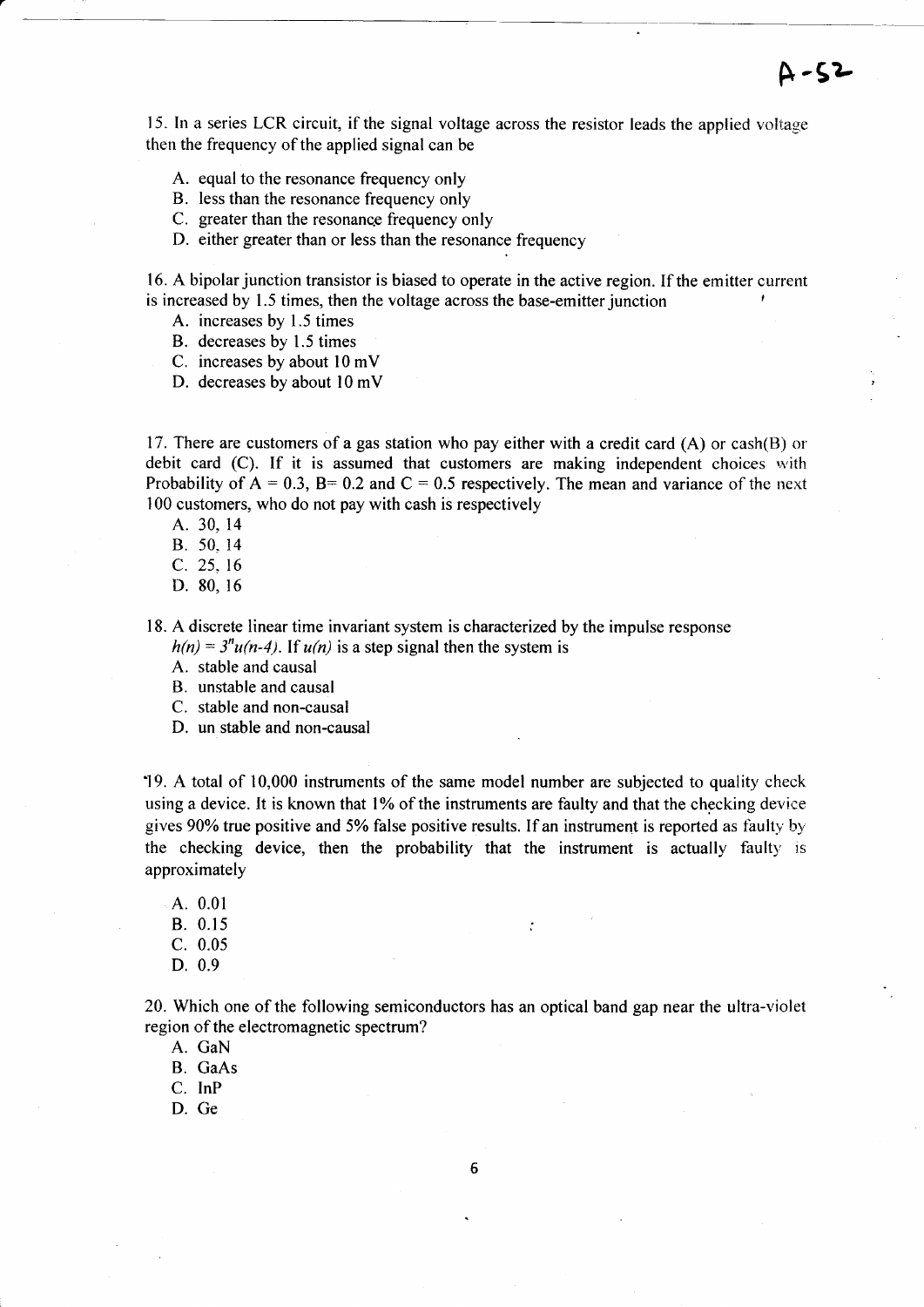A-5?-

#### PART B

21. The value of  $\int z^2 dz$  along the line  $y = x^2$  from (0,0) to (1,1) is [where  $z = x + iy$ ]

A.  $-\frac{2}{3}(1-i)$ B.  $-\frac{2}{3}(1+i)$ C.  $+\frac{2}{3}(1-i)$ D.  $+\frac{2}{3}(1+i)$ 

22. The roots of the indicial equation corresponding to the differential equation

$$
(x^2 - y^2)\frac{d^2y}{dx^2} - 3x\frac{dy}{dx} + 4y = 0
$$

are

A. 2.1 B. 2,2 c. 2,0 D.0, <sup>I</sup>

23.'The orthogonal trajectory of a family of straight lines is

A. A family of straight lines

B. A family of circles

C. A family of parabolas

D. A family of ellipses

24- Consider a properly biased common collector transistor amplifier. If the common emitter current gain  $(\beta)$  of the transistor is doubled, without affecting the biasing conditions, then which of following is true for the voltage gain  $(A<sub>V</sub>)$  and the input impedance  $(Z<sub>in</sub>)$  of this amplifier?

A. Av will remain unchanged but  $Z_{in}$  will be doubled

B. Ay will be doubled but  $Z_{in}$  will remain unchanged.

C. Both  $A_V$  and  $Z_{in}$  remain unchanged.

D. Both  $A_V$  and  $Z_{in}$  will be doubled.

25. As temperature (T) increases, the effective density of states in the conduction band of a semiconductor  $\ddot{\cdot}$ 

- A. remains the same.
- B. increases as  $T^{3/2}$

C. decreases as  $T^{-3/2}$ 

D. increases as  $T^{1/2}$ 

 $\overline{7}$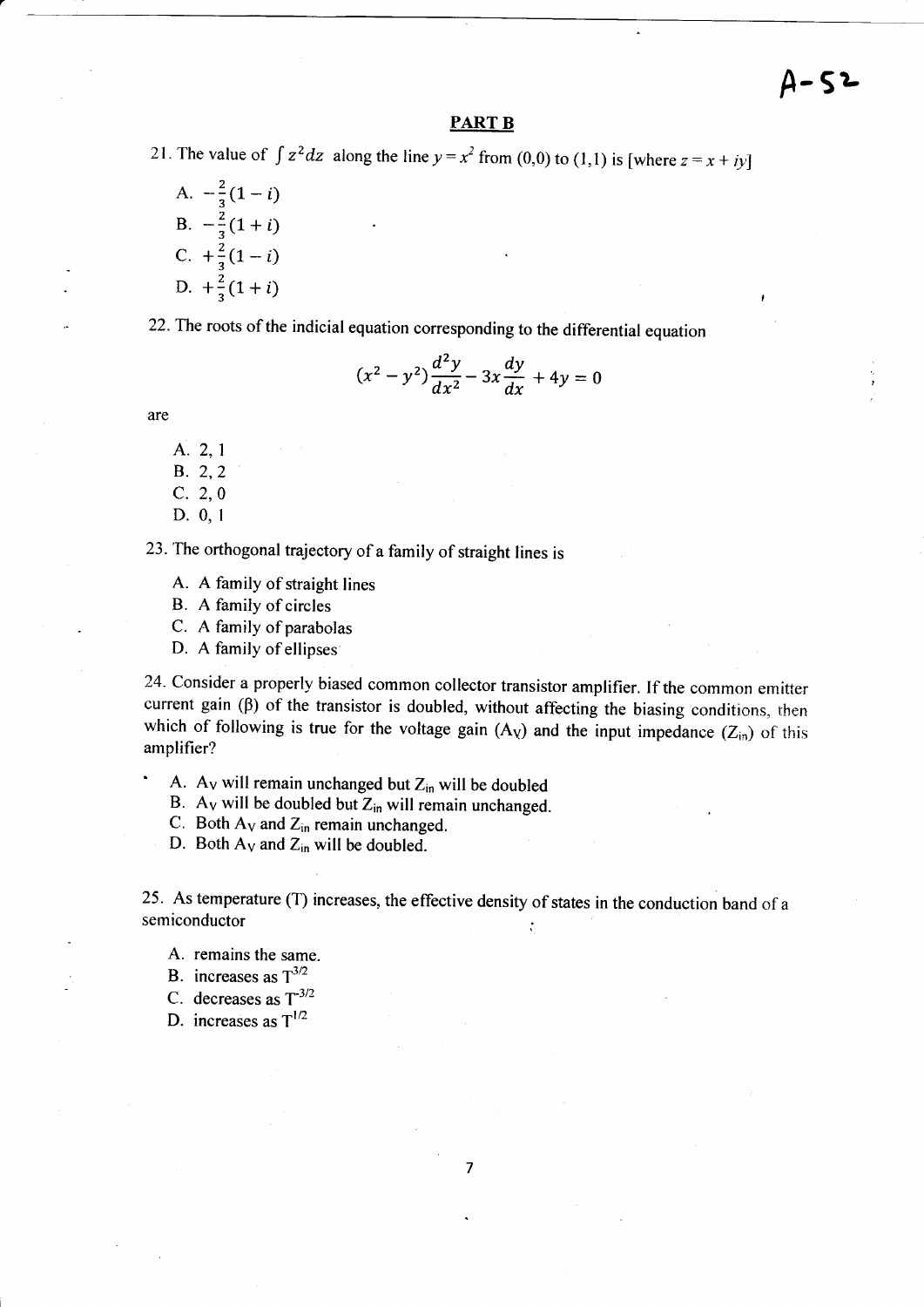$A-S2$ 

26. The input offset voltage of the op-amp circuit shown is 10 mV. If the input voltage  $(V_m)$ is zero then the output voltage  $(V_{out})$  is

A. OV B. +110 mV  $C. \pm 110$  mV D. -100 mV



27. The measurement made between the terminals a and b of a two-port resistive network shown below yields the current-voltage characteristics given in the graph. The magnitude of Thevenin resistance for this circuit is



A. 0.05 Ohm B. 3 Ohm C. 20 Ohm D. 50 Ohm

28. In a purely linear network with load  $Z_L$  and phase angle  $\theta_L$  if  $Z_{Th}$  and  $\theta_{Th}$  are the corresponding Thevenin equivalents then the maximum power transfer happens when

A.  $Z_L = Z_{Th}$  and  $\theta_L = -\theta_{Th}$ B.  $Z_L = Z_{Th}$  and  $\theta_L = \theta_{Th}$ 

C.  $Z_L = Z_{Th}$  and  $\theta_L = 0$ 

D.  $Z_L = -Z_{Th}$  and  $\theta_L = \theta_{Th}$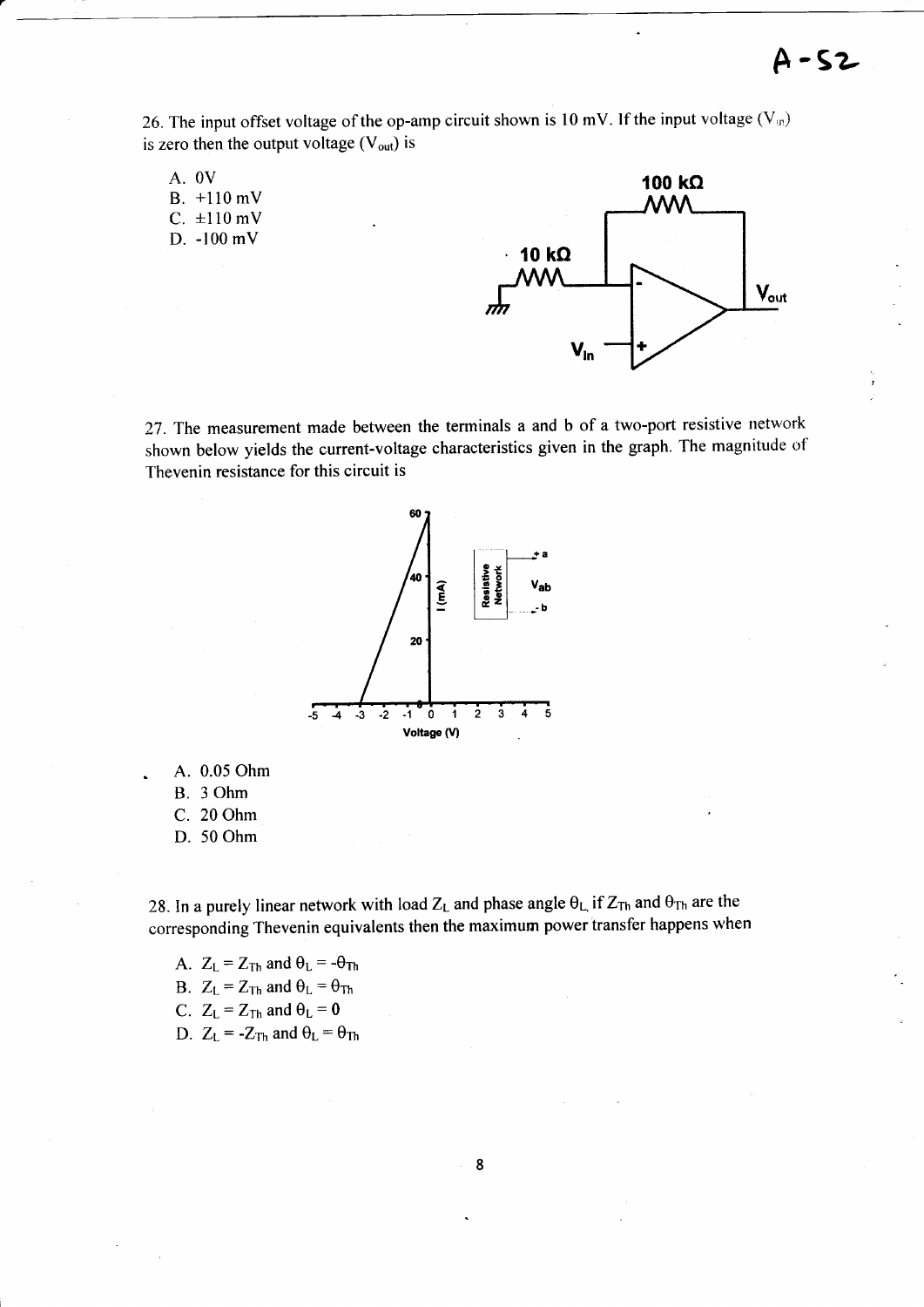29. If it is assumed that all the flip-flops in the given circuit are in reset condition initially, the count sequence observed at Q<sub>B</sub> is

![](_page_8_Figure_2.jpeg)

30. The maximum amplitude of the Fourier transform of  $exp(-x^2)$  is

A. 1  $B. 1/2$ C.  $\sqrt{2}$ D.  $1/\sqrt{2}$ 

31. The loss tangent of a material with a conduction current density of 5 units and displacement current density of 10 units is

A. 0.5 B. 2.0  $C. 2.5$  $D. 50.0$ 

32. For an electromagnetic wave with propagation constant  $\gamma = 0.650 + j2.55$ , the value of phase velocity at a wave frequency of 1kHz is ?

 $\ddot{\cdot}$ 

9

A.  $1.18 \times 10^3$  rad/s B.  $1.50 \times 10^3$  rad/s C. 2.46 x  $10^3$  rad/s<br>D. 4.58 x  $10^3$  rad/s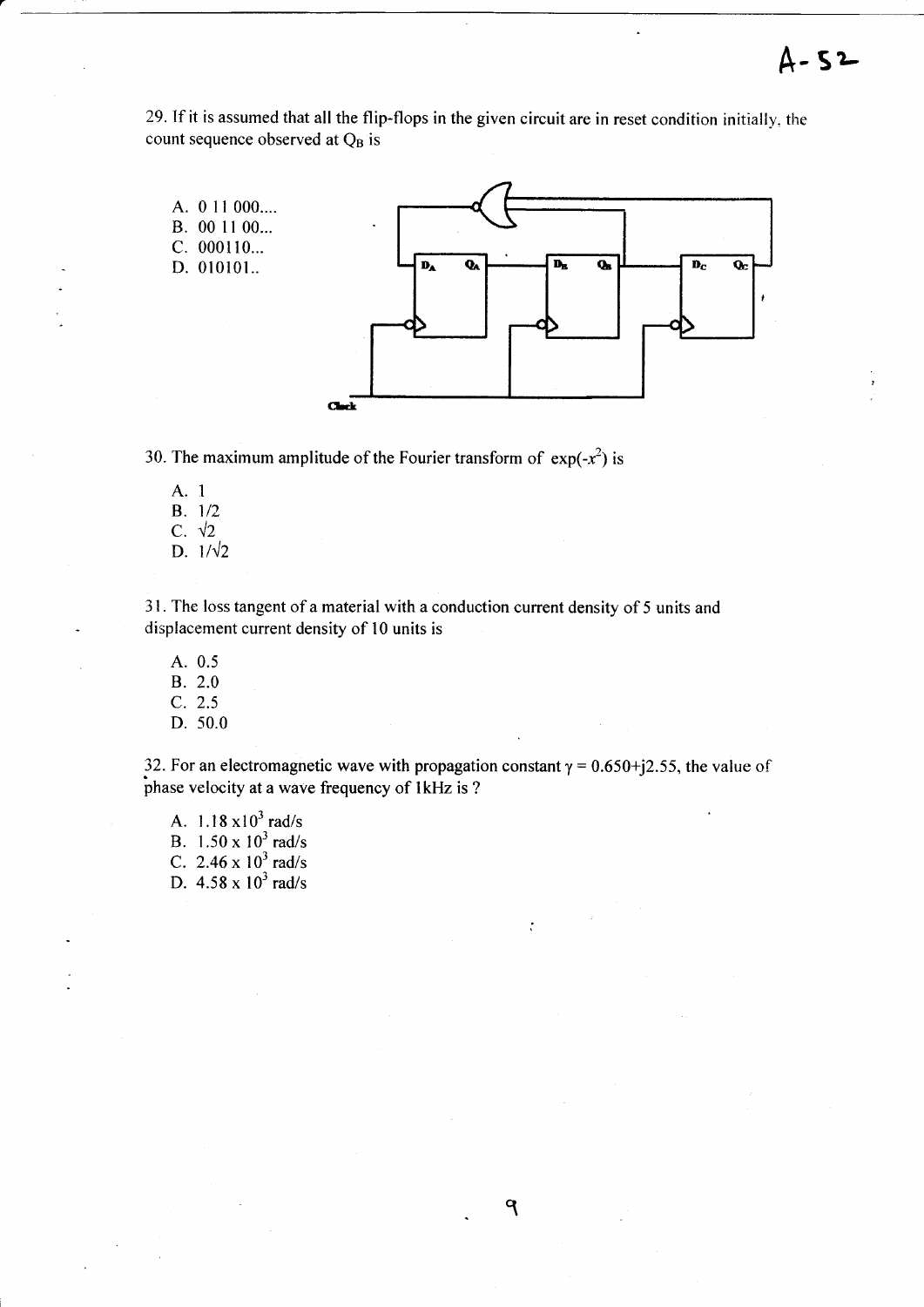33. Which of the following graphs corresponds to the behaviour of a superconductor in the presence of an applied magnetic field?

![](_page_9_Figure_2.jpeg)

- A. I only
- B. I and III only
- C. II and III only
- D. III and IV only

34. The doping concentration required to fabricate a 2 k $\Omega$  thin film resistor of n-type GaAs given that the resistor length is 200  $\mu$ m, area is 10<sup>-6</sup> cm<sup>2</sup>, the mobility of electrons is  $8000 \text{ cm}^2$ /V-s and the doping efficiency is known to be 90%, is

A.  $5.0 \times 10^{-14}$  cm<sup>-3</sup> B.  $6.5 \times 10^{14}$  cm<sup>-3</sup> C. 8.7 x 10  $^{15}$  cm<sup>-3</sup> D.  $5.0 \times 10^{-15}$  cm<sup>-3</sup>

35. Which of the following statements is correct for a dual gate MOSFET?

- Since there are two gates, the unwanted capacitive effects at higher frequencies are  $\mathbf{I}$ . decreased.
- The presence of two gates reduces short channel effects, leading to better scalability II. and lower sub threshold current.
- It requires identically sized gates and self-alignment of source and drain to both gates. Ш.
- Since there are two gates the unwanted capacitive effects at higher frequencies are IV. increased.
	- A. I and II only
	- B. I, II and III only
	- C. II, III and IV only
	- D. III and IV only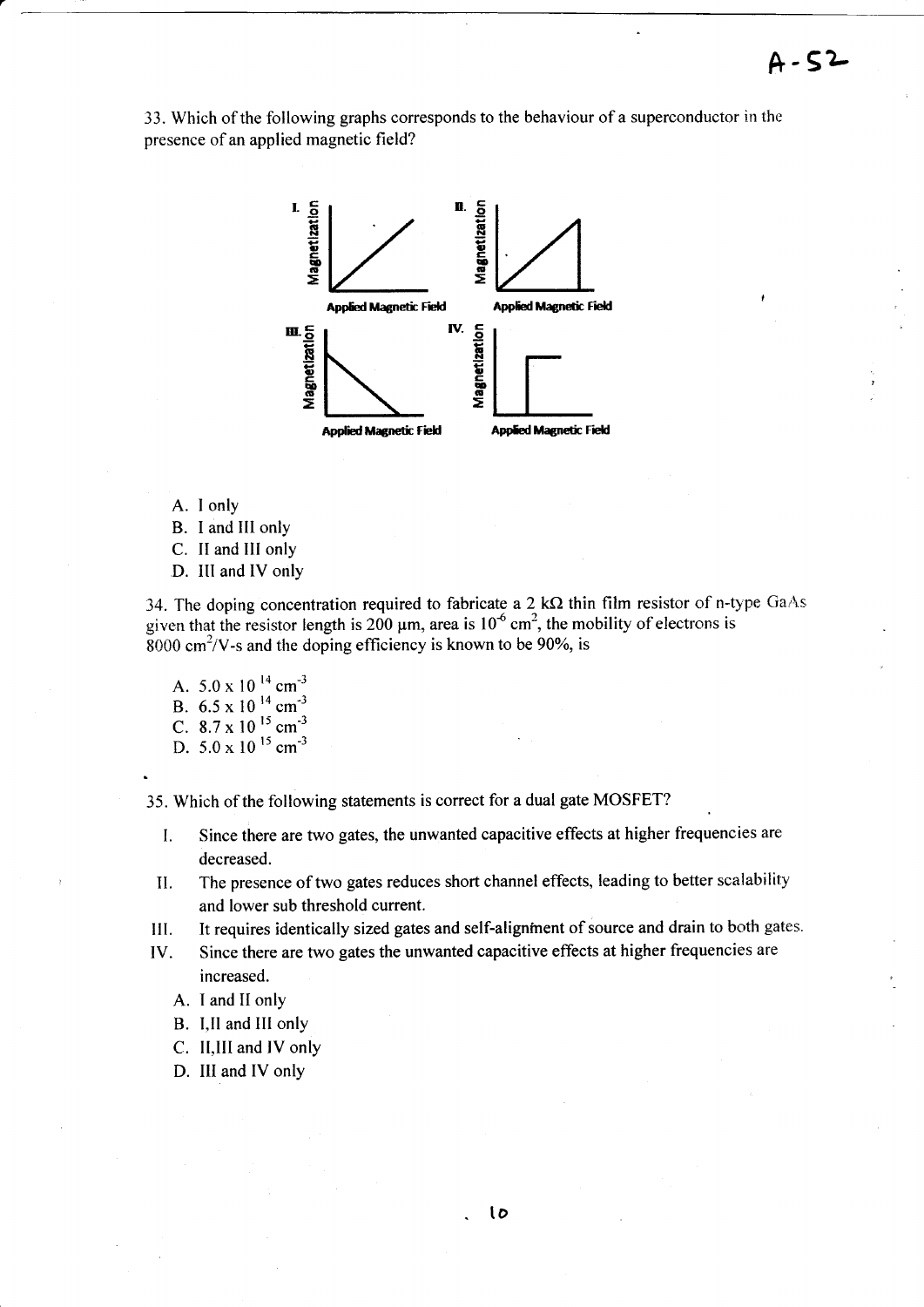36. The open-loop voltage gain, open-loop input impedance and the open-loop output impedance of the Operational amplifier shown in figure are 200,000; 1 M $\Omega$  and 1  $\Omega$ respectively. The closed-loop input impedance  $(Zin_{cl})$  and the closed-loop output impedance (Zout<sub>cl</sub>) of this circuit are

![](_page_10_Figure_2.jpeg)

- A.  $Zin_{cl} = 1 M\Omega$  and  $Zout_{cl} = 1 \Omega$
- B.  $Zin_{c}$  = 20 G $\Omega$  and Zout<sub>cl</sub> = 50  $\mu\Omega$
- C.  $Zin_{cl} = 20k\Omega$  and  $Zout_{cl} = 200 k\Omega$
- D.  $Zin_{c}$  = 20k $\Omega$  and Zout<sub>cl</sub> = 50  $\mu\Omega$

37. A linear time invariant system has an impulse response  $h(t) = \exp(-2|t|)$ , the frequency response  $H(\omega)$  of this system is?

A. 
$$
\frac{1}{j\omega+2}
$$
  
\nB.  $\frac{1}{j\omega-2}$   
\nC.  $\frac{4}{4+\omega^2}$   
\nD.  $\frac{-1}{j\omega-2}$ 

38. The resistivity ( $\rho$ ) of a material is measured as a function of the temperature (T). If the figure shows a qualitative relation between  $\rho$  and  $T$  then the material is?

- A. a metal.
- B. an insulator
- C. an intrinsic semiconductor.
- D. an extrinsic semiconductor.

![](_page_10_Figure_14.jpeg)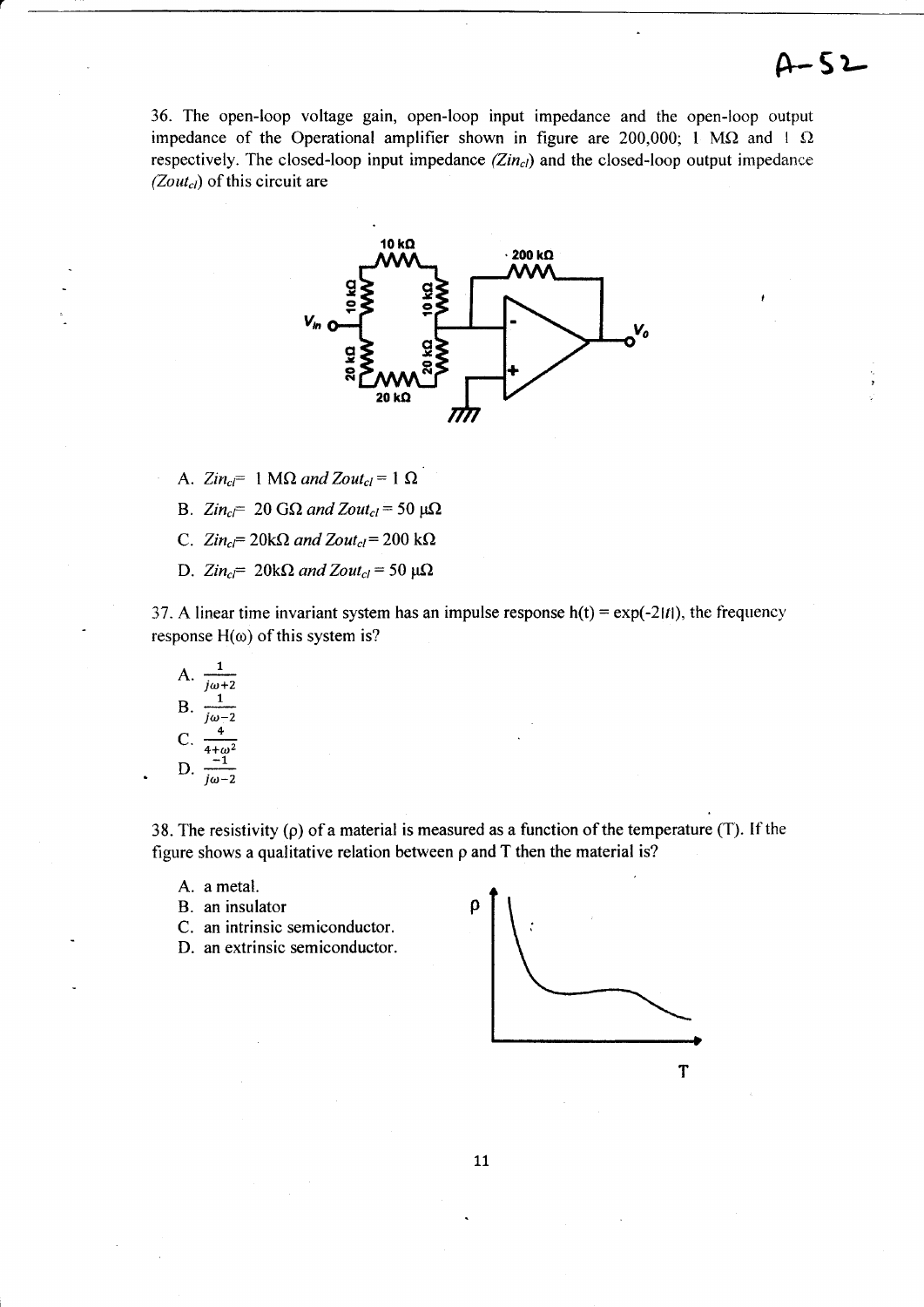39. In the given circuit an ideal op-amp is used and the BJT has  $V_{BE} = 0.6 V$  and  $\beta = 100$ . The value of the resistance R is approximately?  $10V$ 

- A. 5600  $\Omega$
- B.  $4400 \Omega$
- C. 2600  $\Omega$
- D. 1400  $\Omega$

![](_page_11_Figure_6.jpeg)

40. An ideal 8-bit successive approximation analog-to-digital converter (ADC) works at lMHz. The average time taken to convert a byte of data into an analog signal is

- A.  $1 \mu s$
- B.  $8 \mu s$
- C. 255  $\mu s$
- D.  $256 \mu s$